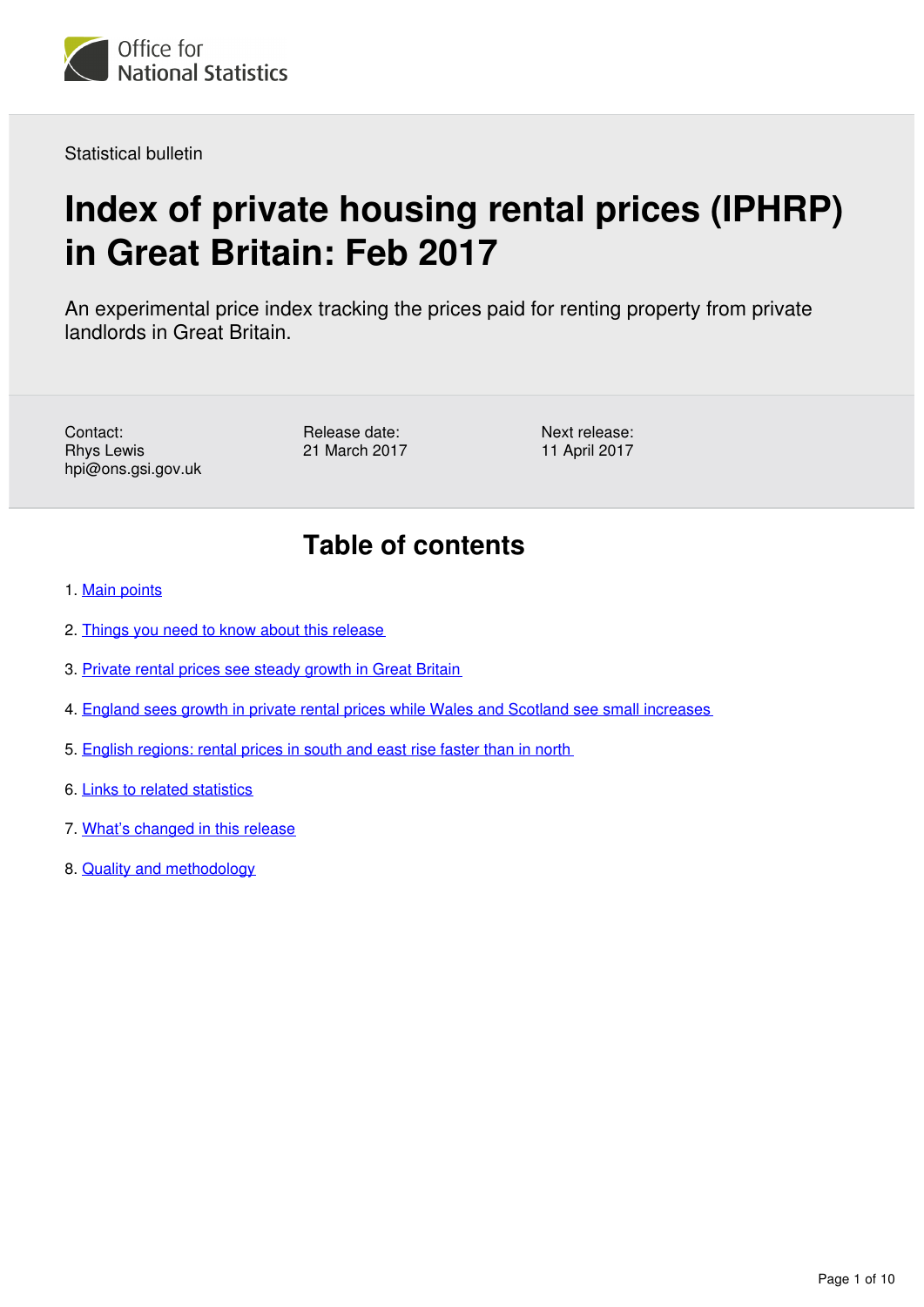# <span id="page-1-0"></span>**1 . Main points**

- Private rental prices paid by tenants in Great Britain rose by 2.1% in the 12 months to February 2017; this is down from 2.2% in January 2017.
- In England, private rental prices grew by 2.3%, Wales saw growth of 0.5% while Scotland saw zero growth in the 12 months to February 2017.
- London private rental prices grew by 1.9% in the 12 months to February 2017, which is 0.2 percentage points below the Great Britain 12-month growth rate.

## <span id="page-1-1"></span>**2 . Things you need to know about this release**

The Index of Private Housing Rental Prices (IPHRP) measures the change in price of renting residential property from private landlords. The index is published as a series of price indices covering Great Britain, its constituent countries and the English regions. All data presented are non-seasonally adjusted.

IPHRP measures the change in price tenants face when renting residential property from private landlords, thereby allowing a comparison between the prices tenants are charged in the current month as opposed to the same month in the previous year. The index does not measure the change in newly advertised rental prices only, but reflects price changes for all private rental properties.

The IPHRP is constructed using administrative data. That is, the index makes use of data that are already collected for other purposes in order to estimate rental prices. The sources of private rental prices are Valuation [Office Agency](https://www.gov.uk/government/organisations/valuation-office-agency) (VOA), [Scottish government](http://www.gov.scot/) (SG) and Welsh government (WG). All 3 organisations deploy rental officers to collect the price paid for privately rented properties. The sources of [expenditure weights](https://www.ons.gov.uk/economy/inflationandpriceindices/datasets/indexofprivatehousingrentalpricesweightsanalysis) are the [Department for Communities and Local Government](https://www.gov.uk/government/organisations/department-for-communities-and-local-government) (DCLG), Scottish government, Welsh government and the VOA.

IPHRP is released as an [Experimental Statistic](http://www.ons.gov.uk/methodology/methodologytopicsandstatisticalconcepts/guidetoexperimentalstatistics). While the methodology for IPHRP is final, Northern Ireland is currently excluded from the price index. We are working with [Northern Ireland Housing Executive](http://www.nihe.gov.uk/) to secure private rental data for Northern Ireland. Once the coverage of IPHRP has been improved to that of the UK, the IPHRP will be assessed against the [Code of Practice for Official Statistics](https://www.statisticsauthority.gov.uk/monitoring-and-assessment/code-of-practice/) toachieve National Statistic status.

## <span id="page-1-2"></span>**3 . Private rental prices see steady growth in Great Britain**

Between January 2011 and February 2017, private rental prices in Great Britain increased by 14.4%, strongly driven by the growth in private rental prices within London. When London is excluded, private rental prices increased by 10.3% over the same period.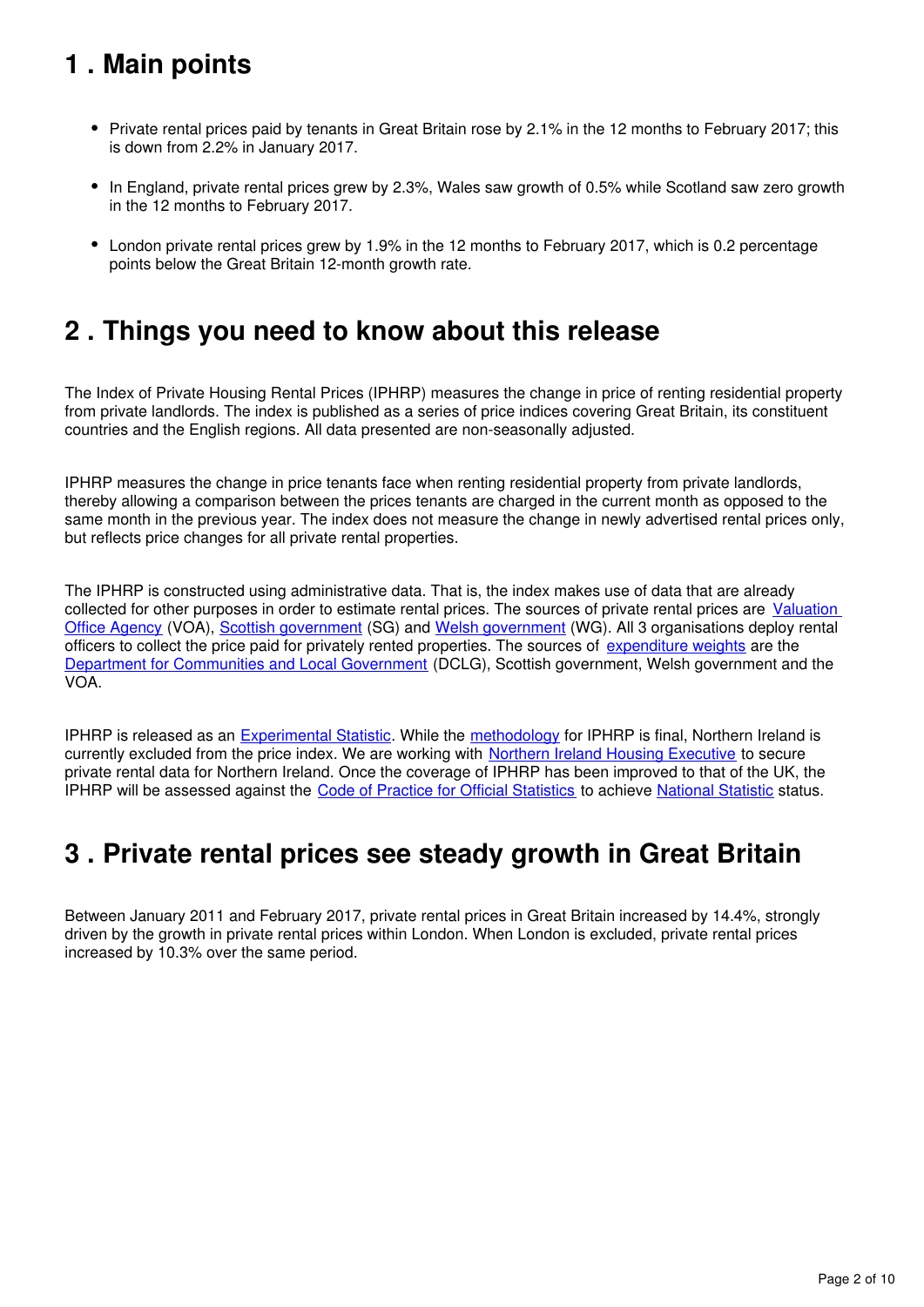



**Source: Office for National Statistics**

The rental market in Great Britain continued to show signs of strength in the 12 months to February 2017, as prices grew by 2.1%. For example, a property that was rented for £500 a month in February 2016, which saw its rent increase by the average rate in Great Britain, would be rented for £510.50 in February 2017.

The 12-month growth rate of private rental prices paid by tenants in Great Britain fell slightly in February 2017 to 2.1%, from 2.2% in January 2017. Rental prices for Great Britain excluding London increased by 2.2% in the 12 months to February, down from 2.3% in January 2017 (Figure 2). The growth rate for London (1.9%) in the 12 months to February is 0.2 percentage points below that of Great Britain.

Inflation in the rental market is likely to have been caused by demand in the market outpacing supply. The Royal [Institute of Chartered Surveyors \(RICS\) January 2017 Residential Market Survey](http://www.rics.org/uk/knowledge/market-analysis/rics-residential-market-survey/) reported continued rising tenant demand at the national level with the flow of new landlord instructions failing to improve for a fourth consecutive quarter. The [Association of Residential Letting Agents](http://www.arla.co.uk/) (ARLA) [Private Rented Sector Report](http://www.arla.co.uk/media/1045647/arla-prs-report-january-2017.pdf) for January 2017 noted both supply and demand for rental properties increasing in January, following a seasonal lull in December.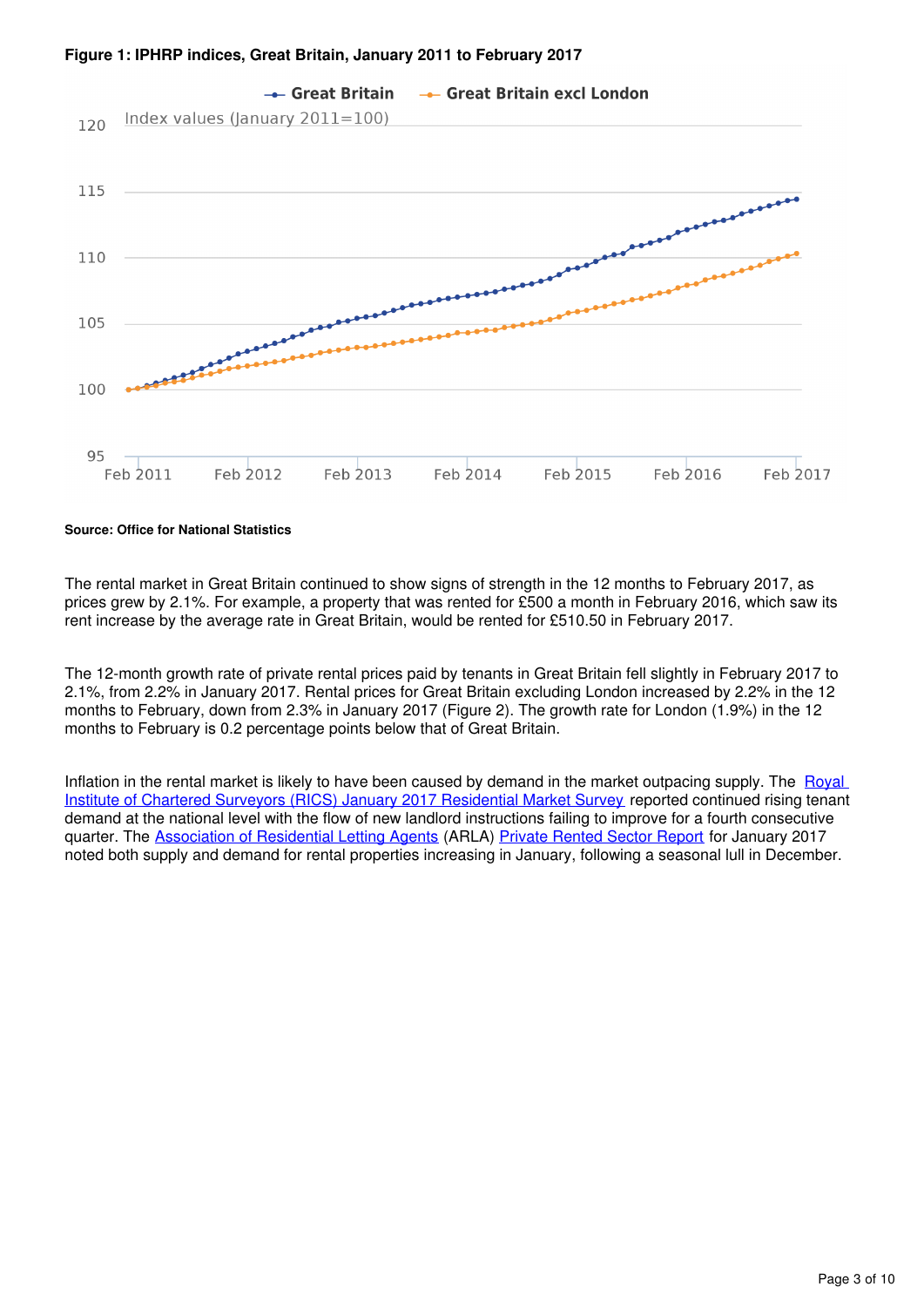#### **Figure 2: IPHRP percentage change over 12 months, Great Britain, January 2012 to February 2017**





**Source: Office for National Statistics**

#### <span id="page-3-0"></span>**4 . England sees growth in private rental prices while Wales and Scotland see small increases**

All the countries that constitute Great Britain have experienced rises in their private rental prices since 2011 (Figure 3). Since January 2011, rental prices in England have increased more than those in Wales and Scotland.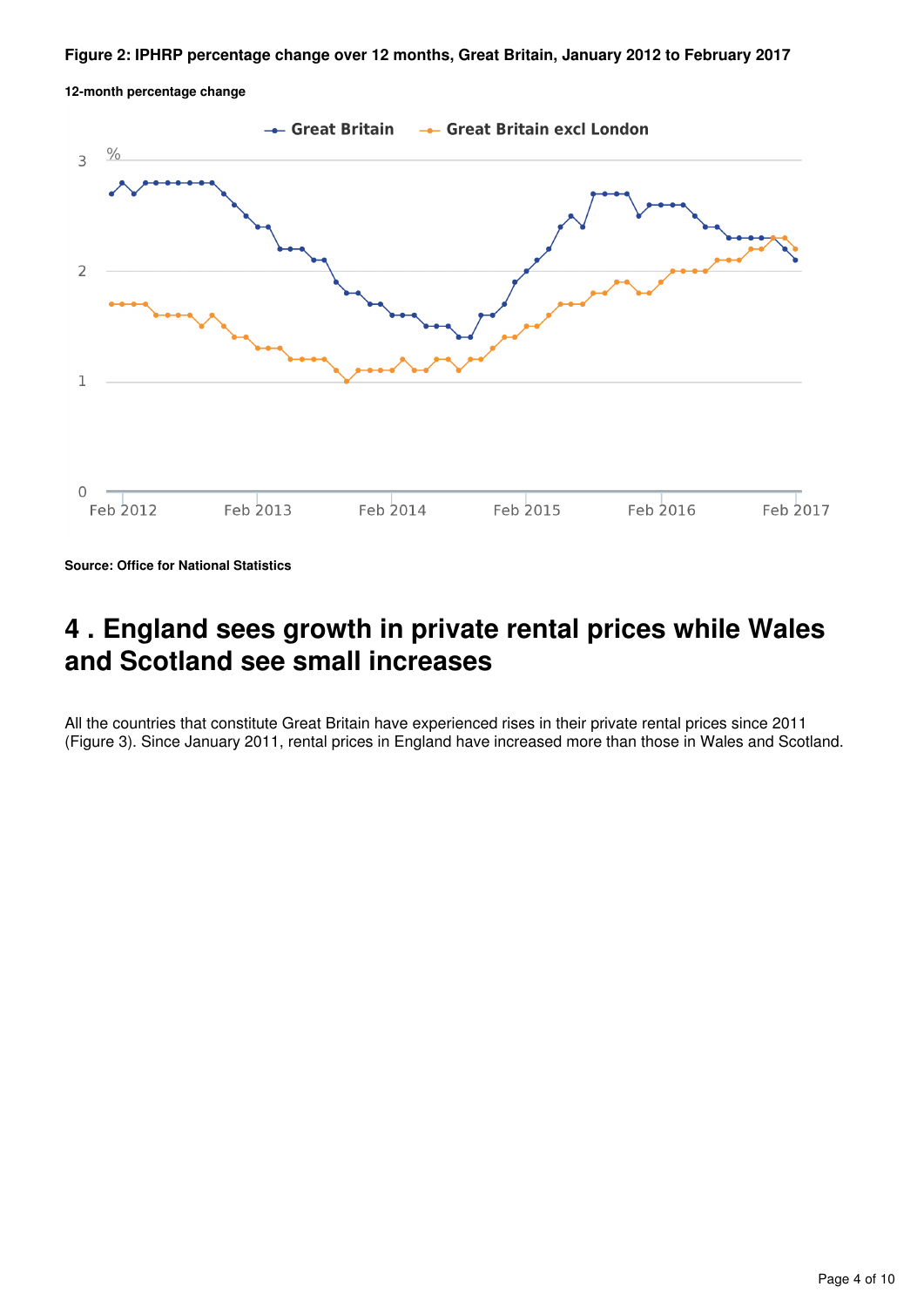

**Figure 3: IPHRP indices for Great Britain and its constituent countries, January 2011 to February 2017**

#### **Source: Office for National Statistics**

The annual rate of change for Wales (0.5%) in February 2017 continues to be well below that of England (2.3%) and Great Britain (2.1%). The annual rate of change for Wales has not reached 1% since March 2012 (Figure 4).

Rental growth in Scotland fell to 0.0% in the 12 months to February 2017, a slowdown from a high of 2.1% in the year to June 2015. This weaker growth may be due to stronger supply in Scotland as reported by the **Association** [of Residential Letting Agents \(ARLA\)](http://www.arla.co.uk/media/1045647/arla-prs-report-january-2017.pdf).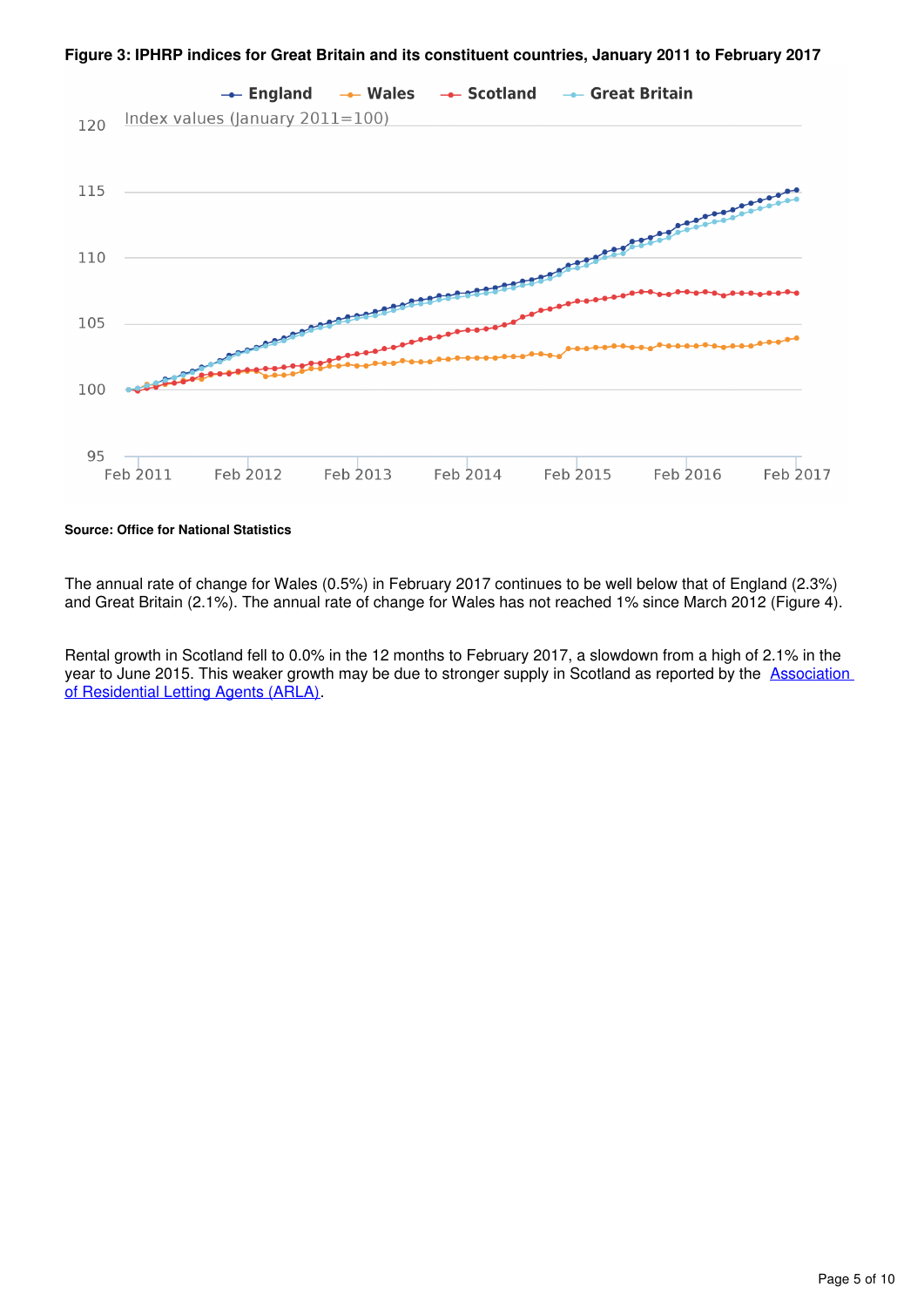#### **Figure 4: IPHRP percentage change over 12 months for Great Britain and its constituent countries, January 2012 to February 2017**

 $\leftarrow$  England  $\leftarrow$  Wales  $\rightarrow$  Scotland - Great Britain  $\frac{0}{0}$  $\overline{4}$ 3  $\overline{2}$  $\mathbf{1}$  $\cap$  $-1$ Feb 2012 Feb 2013 Feb 2014 Feb 2015 Feb 2016 Feb 2017

**12-month percentage change**

**Source: Office for National Statistics**

### <span id="page-5-0"></span>**5 . English regions: rental prices in south and east rise faster than in north**

Private rental prices in the south and east of England are rising at a faster pace than those in the north (Figure 5). The largest annual rental price increases were in the South East (3.3%), unchanged from January 2017. This was followed by the East of England (2.8%), down from 3.0% in January 2017 and the South West (2.7%), down from 2.8% in January 2017.

The lowest annual rental price increases were in the North East (0.9%), unchanged from January 2017, the North West (1.2%), unchanged from January 2017 and Yorkshire and The Humber (1.5%), unchanged from January 2017.

Growth in London in the 12 months to February 2017 is now 1.9%, which is 0.2 percentage points below that of GreatBritain (2.1%). An article by **[Savills](http://www.savills.co.uk/)** focusing on London's prime rental market notes that new build completions, buy to let investors and accidental landlords have led to high levels of stock available to rent.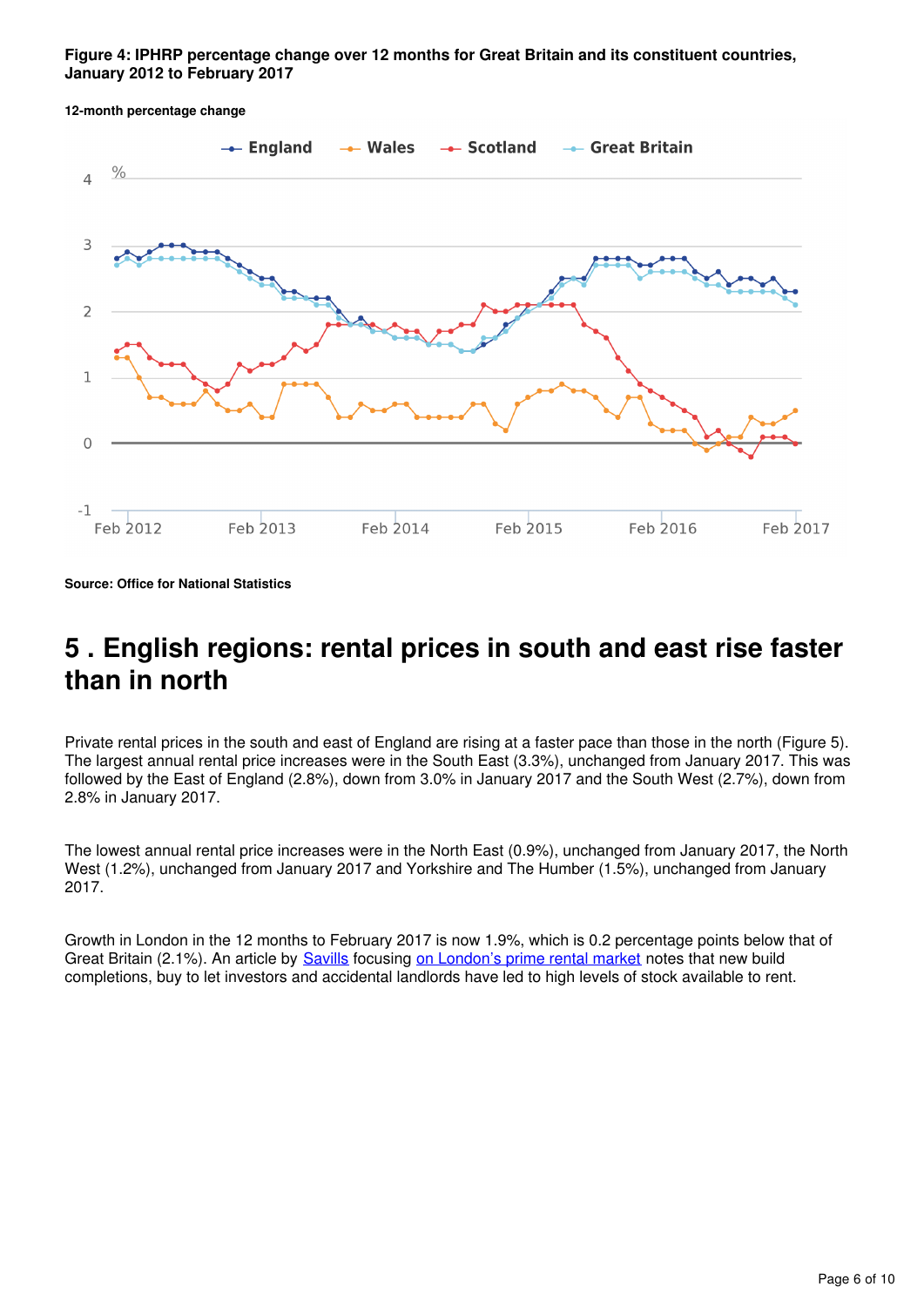#### **Figure 5: IPHRP percentage change over the 12 months to February 2017 by English region**



**12-month percentage change**

#### **Source: Office for National Statistics**

Figure 6 shows the historical 12-month percentage growth rate in the rental prices of each of the English regions.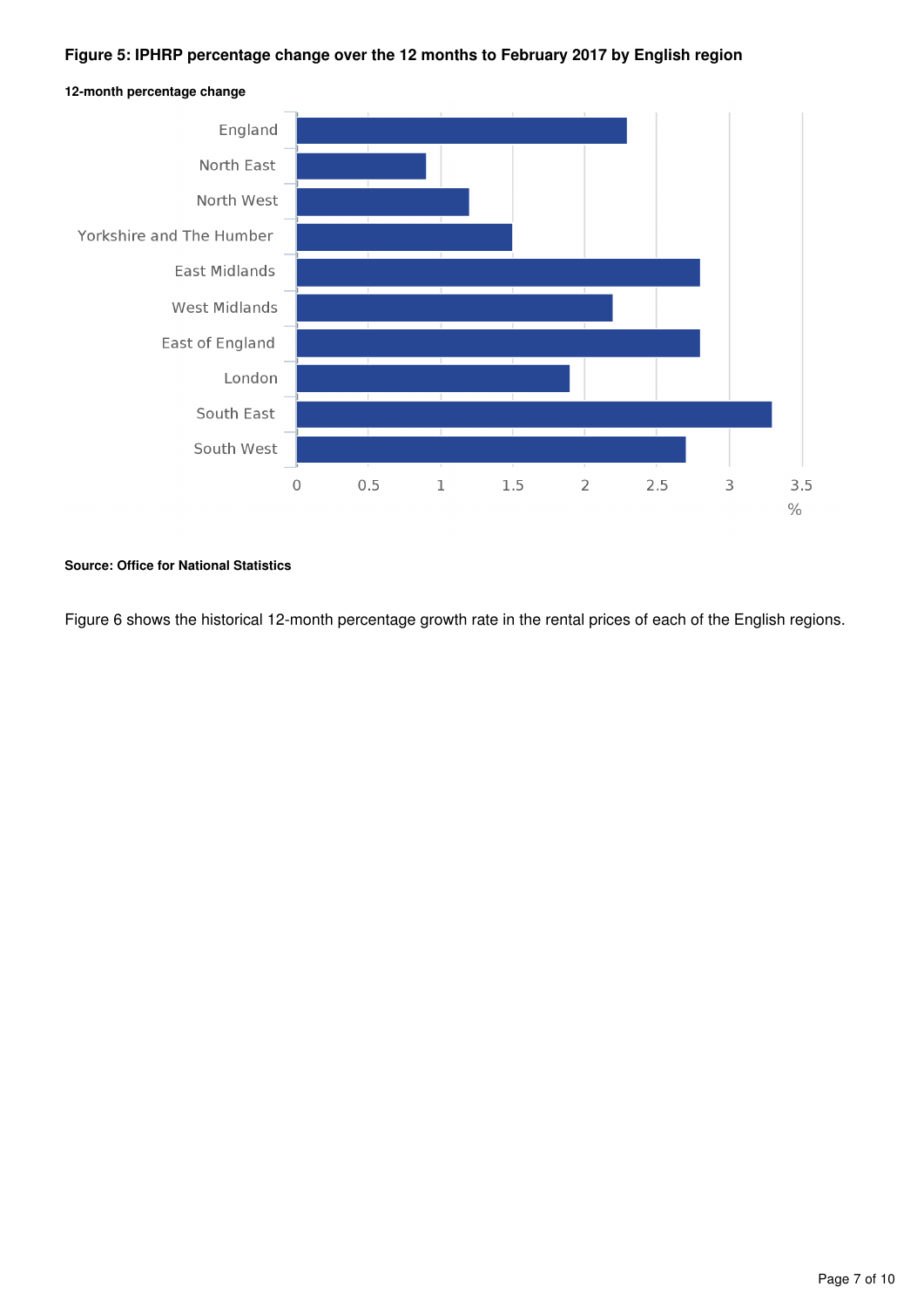#### **Figure 6: IPHRP percentage change over 12 months by English region, January 2007 to February 2017**

**12-month percentage change**



## <span id="page-7-0"></span>**6 . Links to related statistics**

There are a number of other statistics available for rental and housing prices.

[Valuation Office Agency](http://www.voa.gov.uk/) (VOA) publishes [private rental market statistics](http://www.voa.gov.uk/corporate/statisticalReleases/PrivateRentalMarketStatistics.html). These cover the average prices paid for renting private housing in England to the level of region and local authority. The composition of the sample used for this publication varies over time and therefore makes it hard to produce reliable comparisons over different time periods. For an evaluation of our rental price indices and the growth in average private rental prices published by VOA please see the article **Explaining private rental growth**[.](http://www.ons.gov.uk/ons/guide-method/user-guidance/prices/cpi-and-rpi/explaining-private-rental-growth.pdf)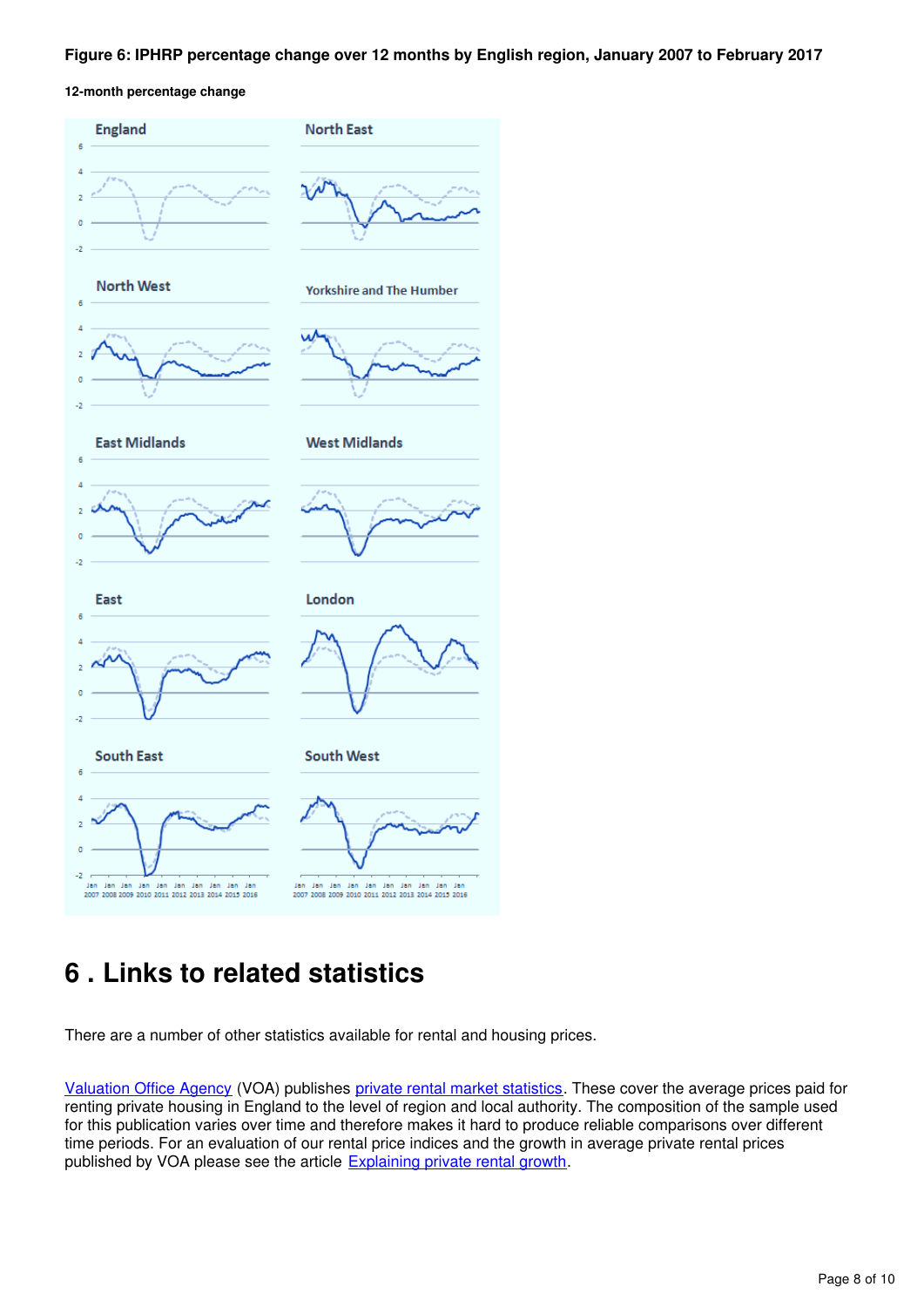[Department for Communities and Local Government](https://www.gov.uk/government/organisations/department-for-communities-and-local-government) (DCLG) publishes [social rent statistics](https://www.gov.uk/government/organisations/department-for-communities-and-local-government/series/rents-lettings-and-tenancies). These cover average prices paid for renting both local authority and private registered provider (housing association) properties in England. These are collected from the continuous recordings of lettings and sales in social housing (CORE) and are available at regional and local authority level.

[Scottish government](http://home.scotland.gov.uk/home) publishes[social rent statistics for Scotland](http://www.scotland.gov.uk/Topics/Statistics/Browse/Housing-Regeneration/HSfS/socialhousing). These cover the average weekly rents paid for local authority and registered social landlords, and are available at area level. [Private Sector Rent Statistics](http://www.gov.scot/Publications/2015/11/3376) are also published annually, which cover the average price paid for renting private housing in Scotland.

[Welsh government](http://wales.gov.uk/) publishes [social rent statistics for Wales](https://statswales.wales.gov.uk/Catalogue/Housing/Social-Housing-Stock-and-Rents). These cover the average weekly rents paid for local authority and registered social landlords, and are available at area level. [Private Sector Rents](http://gov.wales/statistics-and-research/private-sector-rents/?lang=en) are also published on an annual basis, which cover the average price paid for renting private housing in Wales.

[Northern Ireland Housing Executive](http://www.nihe.gov.uk/) publishes a bi-annual Summary Research Report on the [Performance of the](http://www.nihe.gov.uk/index/corporate/housing_research/completed/private_rented_sector_and_rents.htm)  [Rental Market in Northern Ireland.](http://www.nihe.gov.uk/index/corporate/housing_research/completed/private_rented_sector_and_rents.htm) This report analyses trends in the private rental sector at district council level during a 6-month period.

In addition to government sources[,](http://www.countrywide.co.uk/news/countrywide-monthly-lettings-index-jan-2016/)a number of private companies such as [Countrywide](http://www.countrywide.co.uk/news/countrywide-monthly-lettings-index-jan-2016/), Homelet and LSL [Property Services](http://www.lslps.co.uk/news/market-intelligence) produce statistics on the private rental market. These are predominantly flow measures of private rents, whereas IPHRP is a stock measure. More information on how these compare to IPHRP can be found in the article; [Comparing measures of private rental growth in the UK.](https://www.ons.gov.uk/economy/inflationandpriceindices/articles/comparingmeasuresofprivaterentalgrowthintheuk/previousReleases)

The [UK House Price Index](http://landregistry.data.gov.uk/app/ukhpi) publishes average house prices and associated growth rate statistics to the level of region and local authority. Residential house price growth in Great Britain has typically been stronger than rental price growth for a number of years, with an average 12-month rate of house price inflation between January 2013 and January 2017 of 6.0%, compared with 2.1% for rental prices.

## <span id="page-8-0"></span>**7 . What's changed in this release**

The Index of Private Housing Rental Prices is now published on the second or third Tuesday of each month to bring it in line with other prices-related releases grouped under new "theme" days. This will increase the coherence of our data releases; for more information see [Changes to publication schedule for economic statistics](https://www.ons.gov.uk/news/news/changestopublicationscheduleforeconomicstatistics)

[Aggregate weights](https://www.ons.gov.uk/economy/inflationandpriceindices/datasets/indexofprivatehousingrentalpricesweightsanalysis) information used for the IPHRP has been updated for 2017 and are published alongside this release.

## <span id="page-8-1"></span>**8 . Quality and methodology**

.

Details of the [methodology used to calculate the IPHRP](http://webarchive.nationalarchives.gov.uk/20160105160709/http:/www.ons.gov.uk/ons/rel/hpi/index-of-private-housing-rental-prices/historical-series/iphrp-article.html) can be found in the July 2013 IPHRP article but this article requires some updating. In March 2015, methodological improvements were implemented to improve the matching of properties over time; this ensures that we are comparing "like with like". These methodological [improvements](http://webarchive.nationalarchives.gov.uk/20160105160709/http:/www.ons.gov.uk/ons/guide-method/user-guidance/prices/cpi-and-rpi/index.html) were presented in the January 2015 article.

In September 2015, we published an evaluation of our rental price indices against the growth in average private rental prices published by VOA, please see the article [Explaining private rental growth](http://webarchive.nationalarchives.gov.uk/20160105160709/http:/www.ons.gov.uk/ons/guide-method/user-guidance/prices/cpi-and-rpi/explaining-private-rental-growth.pdf). Comparisons of IPHRP [against other private rent measures](https://www.ons.gov.uk/releases/comparingmeasuresofprivaterentalgrowthintheukquarter1jantomar2017) can be found in the article published alongside this release.

The [IPHRP Quality and Methodology Information document](http://www.ons.gov.uk/economy/inflationandpriceindices/qmis/indexofprivatehousingrentalpricesqmi) contains important information on: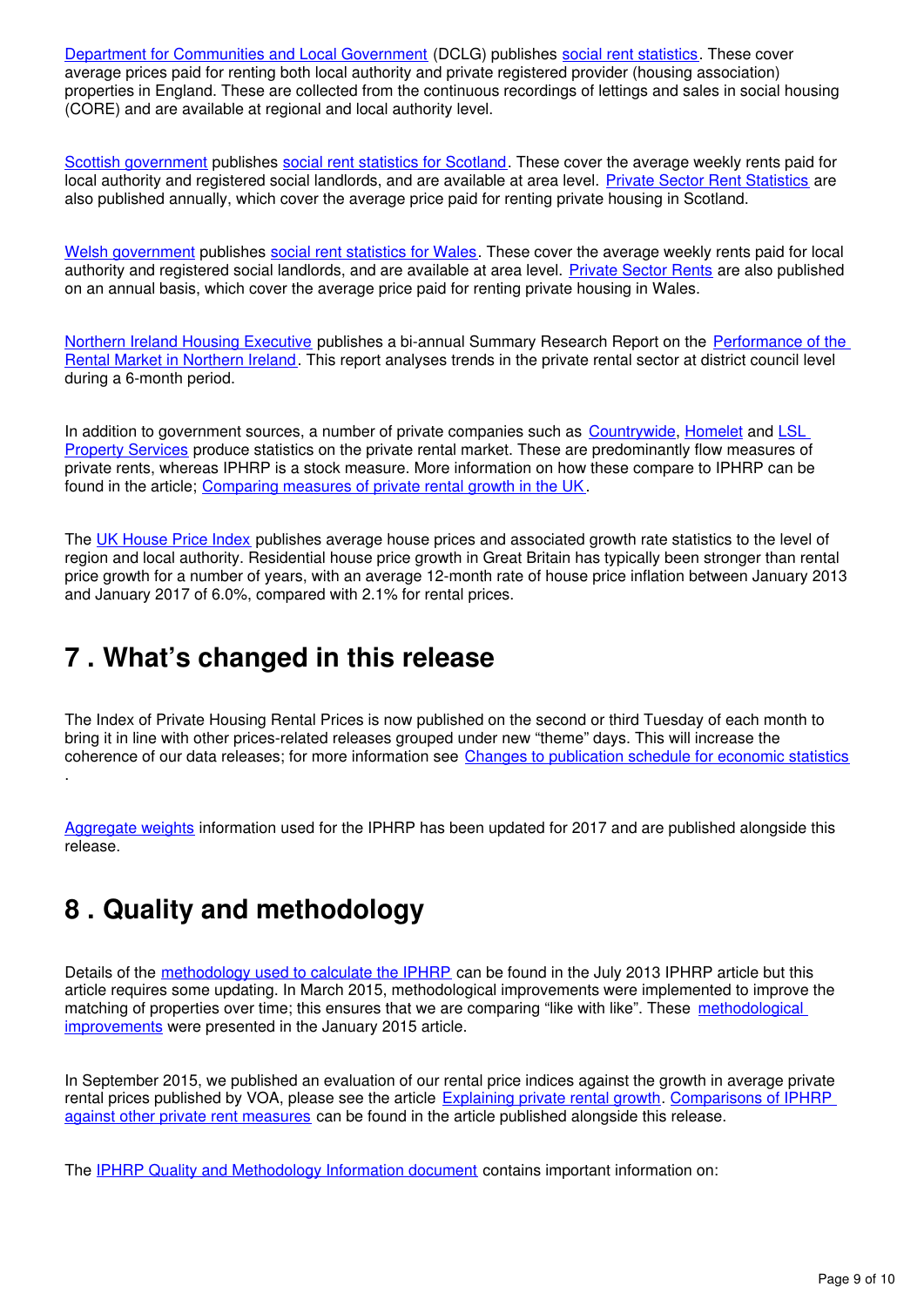- the strengths and limitations of the data
- the quality of the output: including the accuracy of the data and how it compares with related data
- uses and users
- how the output was created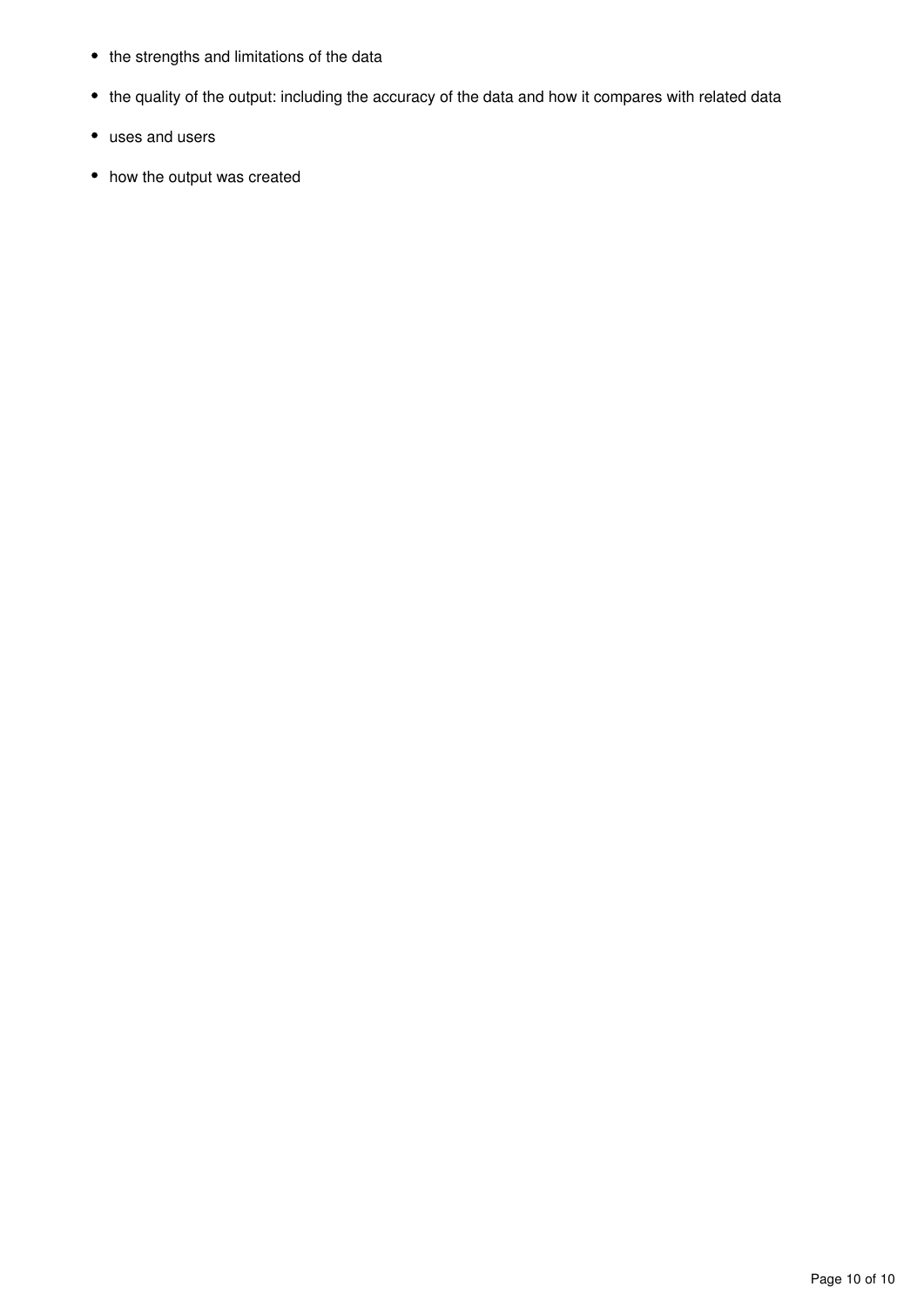#### **1 Experimental Index of Private Housing Rental Prices - Index levels**

Not seasonally adjusted

| Index level (January $2011 = 100$ ) |  |  |  |
|-------------------------------------|--|--|--|
|-------------------------------------|--|--|--|

|          |                      |           | Countries |           |            |            |               |                                        | Regions |                                                                                 |        |            |            |                     |                     |
|----------|----------------------|-----------|-----------|-----------|------------|------------|---------------|----------------------------------------|---------|---------------------------------------------------------------------------------|--------|------------|------------|---------------------|---------------------|
|          | K03000001            | E92000001 | W92000004 | S92000003 |            |            |               |                                        |         | E12000001 E12000002 E12000003 E12000004 E12000005 E12000006 E12000007 E12000008 |        |            | E12000009  |                     |                     |
|          |                      |           |           |           |            |            |               |                                        |         |                                                                                 |        |            |            |                     |                     |
|          |                      |           |           |           |            |            |               |                                        |         |                                                                                 |        |            |            | GB                  | England             |
|          | <b>Great Britain</b> | England   | Wales     | Scotland  | North East | North West | Yorkshire and | The Humber East Midlands West Midlands |         | East                                                                            | London | South East | South West | excluding<br>London | excluding<br>London |
|          |                      |           |           |           |            |            |               |                                        |         |                                                                                 |        |            |            |                     |                     |
| 2011 Jan | 100.0                | 100.0     | 100.0     | 100.0     | 100.0      | 100.0      | 100.0         | 100.0                                  | 100.0   | 100.0                                                                           | 100.0  | 100.0      | 100.0      | 100.0               | 100.0               |
| Feb      | 100.1                | 100.1     | 100.1     | 99.9      | 100.1      | 100.0      | 100.0         | 100.0                                  | 100.0   | 100.3                                                                           | 100.3  | 100.1      | 100.0      | 100.1               | 100.1               |
| Mar      | 100.3                | 100.3     | 100.4     | 100.1     | 100.1      | 100.1      | 100.1         | 100.0                                  | 100.1   | 100.4                                                                           | 100.6  | 100.3      | 100.2      | 100.2               | 100.2               |
| Apr      | 100.5                | 100.5     | 100.3     | 100.2     | 100.2      | 100.2      | 100.0         | 100.2                                  | 100.2   | 100.5                                                                           | 100.9  | 100.6      | 100.3      | 100.3               | 100.4               |
| May      | 100.7                | 100.8     | 100.4     | 100.5     | 100.4      | 100.4      | 100.2         | 100.3                                  | 100.3   | 100.6                                                                           | 101.2  | 100.8      | 100.4      | 100.5               | 100.5               |
| Jun      | 100.9                | 100.9     | 100.5     | 100.5     | 100.4      | 100.4      | 100.2         | 100.3                                  | 100.3   | 100.7                                                                           | 101.5  | 101.0      | 100.6      | 100.6               | 100.6               |
| Jul      | 101.1                | 101.2     | 100.7     | 100.6     | 100.5      | 100.5      | 100.2         | 100.5                                  | 100.5   | 100.8                                                                           | 101.9  | 101.2      | 100.7      | 100.7               | 100.7               |
| Aug      | 101.3                | 101.4     | 100.8     | 100.8     | 100.9      | 100.6      | 100.3         | 100.6                                  | 100.7   | 101.0                                                                           | 102.4  | 101.3      | 100.9      | 100.9               | 100.9               |
| Sep      | 101.6                | 101.7     | 100.8     | 101.1     | 101.1      | 100.8      | 100.4         | 100.7                                  | 100.8   | 101.1                                                                           | 102.8  | 101.5      | 101.2      | 101.1               | 101.1               |
| Oct      | 101.9                | 101.9     | 101.1     | 101.2     | 101.4      | 100.9      | 100.5         | 100.9                                  | 101.0   | 101.3                                                                           | 103.2  | 101.7      | 101.3      | 101.2               | 101.2               |
| Nov      | 102.1                | 102.2     | 101.2     | 101.2     | 101.3      | 101.0      | 100.6         | 101.0                                  | 101.1   | 101.4                                                                           | 103.7  | 102.0      | 101.6      | 101.4               | 101.4               |
| Dec      | 102.4                | 102.6     | 101.3     | 101.2     | 101.3      | 101.0      | 100.8         | 101.2                                  | 101.2   | 101.7                                                                           | 104.3  | 102.3      | 101.8      | 101.6               | 101.6               |
| 2012 Jan | 102.7                | 102.8     | 101.3     | 101.4     | 101.4      | 101.1      | 100.8         | 101.6                                  | 101.3   | 101.7                                                                           | 104.9  | 102.4      | 101.9      | 101.7               | 101.7               |
| Feb      | 102.9                | 103.0     | 101.4     | 101.5     | 101.4      | 101.2      | 100.9         | 101.6                                  | 101.4   | 102.0                                                                           | 105.2  | 102.7      | 102.1      | 101.8               | 101.9               |
| Mar      | 103.1                | 103.2     | 101.4     | 101.5     | 101.3      | 101.3      | 100.9         | 101.6                                  | 101.4   | 102.0                                                                           | 105.4  | 102.9      | 102.1      | 101.9               | 101.9               |
| Apr      | 103.3                | 103.5     | 101.0     | 101.6     | 101.4      | 101.4      | 100.9         | 101.8                                  | 101.5   | 102.3                                                                           | 106.1  | 103.1      | 102.1      | 102.0               | 102.1               |
| May      | 103.5                | 103.7     | 101.1     | 101.6     | 101.2      | 101.4      | 101.0         | 102.0                                  | 101.6   | 102.5                                                                           | 106.5  | 103.3      | 102.3      | 102.1               | 102.2               |
| Jun      | 103.7                | 103.9     | 101.1     | 101.7     | 101.2      | 101.4      | 101.1         | 102.1                                  | 101.7   | 102.5                                                                           | 106.9  | 103.5      | 102.4      | 102.2               | 102.3               |
| Jul      | 104.0                | 104.2     | 101.2     | 101.8     | 101.3      | 101.5      | 101.2         | 102.3                                  | 101.8   | 102.8                                                                           | 107.3  | 103.6      | 102.6      | 102.4               | 102.5               |
| Aug      | 104.2                | 104.4     | 101.4     | 101.8     | 101.3      | 101.6      | 101.4         | 102.3                                  | 101.7   | 102.9                                                                           | 107.6  | 103.8      | 102.9      | 102.5               | 102.6               |
| Sep      | 104.5                | 104.7     | 101.6     | 102.0     | 101.3      | 101.6      | 101.6         | 102.5                                  | 102.0   | 102.9                                                                           | 108.3  | 104.0      | 103.1      | 102.6               | 102.7               |
| Oct      | 104.7                | 104.9     | 101.6     | 102.0     | 101.4      | 101.7      | 101.8         | 102.6                                  | 102.2   | 102.9                                                                           | 108.6  | 104.2      | 103.4      | 102.8               | 102.9               |
| Nov      | 104.8                | 105.1     | 101.8     | 102.2     | 101.6      | 101.7      | 101.8         | 102.7                                  | 102.3   | 103.1                                                                           | 108.9  | 104.3      | 103.4      | 102.9               | 103.0               |
| Dec      | 105.1                | 105.3     | 101.8     | 102.4     | 101.7      | 101.8      | 101.9         | 102.8                                  | 102.5   | 103.2                                                                           | 109.3  | 104.5      | 103.5      | 103.0               | 103.1               |
| 2013 Jan | 105.2                | 105.5     | 101.9     | 102.6     | 101.8      | 101.8      | 102.0         | 102.9                                  | 102.6   | 103.4                                                                           | 109.6  | 104.6      | 103.6      | 103.1               | 103.2               |
| Feb      | 105.4                | 105.6     | 101.8     | 102.7     | 101.8      | 101.8      | 102.0         | 103.0                                  | 102.7   | 103.4                                                                           | 109.9  | 104.7      | 103.7      | 103.2               | 103.3               |
| Mar      | 105.5                | 105.7     | 101.8     | 102.8     | 101.7      | 101.7      | 102.0         | 102.9                                  | 102.7   | 103.6                                                                           | 110.2  | 104.9      | 103.7      | 103.2               | 103.3               |
| Apr      | 105.6                | 105.9     | 102.0     | 102.9     | 101.8      | 101.8      | 102.0         | 103.1                                  | 102.7   | 103.6                                                                           | 110.5  | 105.0      | 103.7      | 103.3               | 103.4               |
| May      | 105.8                | 106.1     | 102.0     | 103.1     | 101.8      | 101.8      | 102.1         | 103.1                                  | 102.7   | 103.5                                                                           | 111.0  | 105.1      | 103.9      | 103.4               | 103.5               |
| Jun      | 106.0                | 106.3     | 102.0     | 103.2     | 101.9      | 101.8      | 102.2         | 103.0                                  | 102.8   | 103.5                                                                           | 111.2  | 105.2      | 104.1      | 103.5               | 103.6               |
| Jul      | 106.2                | 106.4     | 102.2     | 103.4     | 102.0      | 101.9      | 102.2         | 103.2                                  | 102.9   | 103.6                                                                           | 111.5  | 105.4      | 104.2      | 103.6               | 103.7               |
| Aug      | 106.4                | 106.7     | 102.1     | 103.6     | 102.1      | 101.9      | 102.3         | 103.3                                  | 102.8   | 103.7                                                                           | 111.9  | 105.5      | 104.4      | 103.7               | 103.8               |
| Sep      | 106.5                | 106.8     | 102.1     | 103.8     | 102.1      | 102.0      | 102.4         | 103.5                                  | 102.9   | 103.8                                                                           | 112.1  | 105.7      | 104.5      | 103.8               | 103.9               |
| Oct      | 106.6                | 106.9     | 102.1     | 103.9     | 102.2      | 102.1      | 102.5         | 103.5                                  | 102.9   | 103.8                                                                           | 112.2  | 105.8      | 104.6      | 103.9               | 103.9               |
| Nov      | 106.8                | 107.1     | 102.3     | 104.0     | 102.1      | 102.1      | 102.5         | 103.8                                  | 103.0   | 103.9                                                                           | 112.5  | 105.9      | 104.8      | 104.0               | 104.1               |
| Dec      | 106.9                | 107.1     | 102.3     | 104.2     | 102.1      | 102.1      | 102.6         | 103.9                                  | 103.4   | 104.0                                                                           | 112.5  | 106.2      | 104.9      | 104.1               | 104.2               |
| 2014 Jan | 107.0                | 107.3     | 102.4     | 104.4     | 102.1      | 102.1      | 102.7         | 104.0                                  | 103.7   | 104.2                                                                           | 112.7  | 106.4      | 105.0      | 104.3               | 104.4               |
| Feb      | 107.1                | 107.3     | 102.4     | 104.5     | 102.2      | 102.1      | 102.7         | 104.0                                  | 103.7   | 104.3                                                                           | 112.7  | 106.6      | 105.0      | 104.3               | 104.4               |
| Mar      | 107.2                | 107.5     | 102.4     | 104.5     | 102.2      | 102.2      | 102.7         | 104.2                                  | 103.8   | 104.4                                                                           | 112.9  | 106.7      | 105.1      | 104.4               | 104.5               |
| Apr      | 107.3                | 107.6     | 102.4     | 104.6     | 102.1      | 102.2      | 102.7         | 104.3                                  | 104.0   | 104.5                                                                           | 113.1  | 106.8      | 105.3      | 104.5               | 104.6               |
| May      | 107.4                | 107.7     | 102.4     | 104.7     | 102.1      | 102.2      | 102.6         | 104.3                                  | 104.0   | 104.4                                                                           | 113.4  | 106.9      | 105.3      | 104.5               | 104.6               |
| Jun      | 107.6                | 107.9     | 102.5     | 104.9     | 102.2      | 102.3      | 102.6         | 104.7                                  | 104.1   | 104.6                                                                           | 113.6  | 107.0      | 105.4      | 104.7               | 104.7               |
| Jul      | 107.7                | 108.0     | 102.5     | 105.1     | 102.3      | 102.3      | 102.7         | 104.5                                  | 104.2   | 104.8                                                                           | 113.9  | 107.2      | 105.7      | 104.8               | 104.9               |
| Aug      | 107.9                | 108.2     | 102.5     | 105.5     | 102.3      | 102.4      | 102.8         | 104.5                                  | 104.1   | 104.8                                                                           | 114.0  | 107.3      | 105.8      | 104.9               | 104.9               |
| Sep      | 108.0                | 108.3     | 102.7     | 105.7     | 102.3      | 102.4      | 102.9         | 104.6                                  | 104.2   | 105.0                                                                           | 114.3  | 107.5      | 105.9      | 105.0               | 105.0               |
| Oct      | 108.2                | 108.5     | 102.7     | 106.0     | 102.4      | 102.5      | 102.8         | 104.8                                  | 104.3   | 105.1                                                                           | 114.6  | 107.6      | 106.0      | 105.1               | 105.1               |
| Nov      | 108.4                | 108.7     | 102.6     | 106.1     | 102.4      | 102.6      | 102.9         | 105.0                                  | 104.6   | 105.4                                                                           | 114.9  | 108.0      | 106.2      | 105.3               | 105.4               |
| Dec      | 108.7                | 109.0     | 102.5     | 106.3     | 102.4      | 102.6      | 103.1         | 105.1                                  | 104.8   | 105.8                                                                           | 115.3  | 108.3      | 106.4      | 105.5               | 105.6               |
| 2015 Jan | 109.1                | 109.4     | 103.1     | 106.5     | 102.4      | 102.7      | 103.1         | 105.3                                  | 105.0   | 106.1                                                                           | 115.8  | 108.7      | 106.7      | 105.8               | 105.8               |
| Feb      | 109.2                | 109.6     | 103.1     | 106.7     | 102.5      | 102.7      | 103.1         | 105.4                                  | 105.1   | 106.3                                                                           | 116.1  | 108.9      | 106.8      | 105.9               | 105.9               |
| Mar      | 109.4                | 109.8     | 103.1     | 106.7     | 102.6      | 102.7      | 103.1         | 105.4                                  | 105.2   | 106.5                                                                           | 116.5  | 109.1      | 106.9      | 106.0               | 106.0               |
| Apr      | 109.7                | 110.0     | 103.2     | 106.8     | 102.6      | 102.8      | 103.2         | 105.9                                  | 105.3   | 106.7                                                                           | 116.9  | 109.3      | 107.1      | 106.2               | 106.3               |
| May      | 110.0                | 110.4     | 103.2     | 106.9     | 102.7      | 102.8      | 103.3         | 106.1                                  | 105.6   | 107.0                                                                           | 117.6  | 109.5      | 107.3      | 106.3               | 106.4               |
| Jun      | 110.2                | 110.6     | 103.3     | 107.0     | 102.8      | 102.9      | 103.3         | 106.2                                  | 105.8   | 107.4                                                                           | 117.9  | 109.7      | 107.3      | 106.5               | 106.6               |
| Jul      | 110.3                | 110.7     | 103.3     | 107.1     | 102.8      | 102.9      | 103.5         | 106.3                                  | 106.0   | 107.5                                                                           | 118.1  | 109.8      | 107.3      | 106.6               | 106.7               |
| Aug      | 110.8                | 111.2     | 103.2     | 107.3     | 102.9      | 103.2      | 103.7         | 106.5                                  | 106.1   | 107.6                                                                           | 118.9  | 110.1      | 107.7      | 106.8               | 106.9               |
| Sep      | 110.9                | 111.3     | 103.2     | 107.4     | 102.8      | 103.2      | 103.7         | 106.7                                  | 106.2   | 107.8                                                                           | 119.0  | 110.4      | 107.7      | 106.9               | 107.0               |
| Oct      | 111.1                | 111.5     | 103.1     | 107.4     | 102.9      | 103.3      | 103.8         | 107.0                                  | 106.3   | 108.1                                                                           | 119.3  | 110.6      | 107.9      | 107.1               | 107.2               |
| Nov      | 111.3                | 111.8     | 103.4     | 107.2     | 103.0      | 103.6      | 103.9         | 107.3                                  | 106.5   | 108.5                                                                           | 119.6  | 111.0      | 108.1      | 107.3               | 107.5               |
| Dec      | 111.5                | 111.9     | 103.3     | 107.2     | 103.1      | 103.6      | 103.9         | 107.4                                  | 106.6   | 108.8                                                                           | 119.7  | 111.4      | 107.9      | 107.4               | 107.6               |
| 2016 Jan | 111.9                | 112.4     | 103.3     | 107.4     | 103.3      | 103.7      | 104.3         | 107.7                                  | 106.8   | 109.2                                                                           | 120.4  | 111.8      | 108.1      | 107.7               | 107.9               |
| Feb      | 112.1                | 112.6     | 103.3     | 107.4     | 103.4      | 103.8      | 104.4         | 107.9                                  | 106.9   | 109.5                                                                           | 120.6  | 112.1      | 108.3      | 107.9               | 108.1               |
| Mar      | 112.3                | 112.8     | 103.3     | 107.3     | 103.4      | 103.9      | 104.4         | 108.3                                  | 107.2   | 109.6                                                                           | 120.9  | 112.3      | 108.7      | 108.0               | 108.3               |
| Apr      | 112.5                | 113.1     | 103.4     | 107.4     | 103.4      | 103.9      | 104.5         | 108.6                                  | 107.3   | 110.0                                                                           | 121.3  | 112.7      | 108.8      | 108.3               | 108.6               |
| May      | 112.7                | 113.3     | 103.3     | 107.3     | 103.5      | 104.1      | 104.6         | 108.6                                  | 107.4   | 110.4                                                                           | 121.4  | 113.2      | 108.9      | 108.5               | 108.8               |
| Jun      | 112.8                | 113.4     | 103.2     | 107.1     | 103.6      | 104.0      | 104.6         | 108.7                                  | 107.5   | 110.6                                                                           | 121.5  | 113.4      | 109.1      | 108.6               | 108.9               |
| Jul      | 113.0                | 113.6     | 103.3     | 107.3     | 103.7      | 104.2      | 104.9         | 108.9                                  | 107.6   | 110.8                                                                           | 121.6  | 113.6      | 109.3      | 108.8               | 109.1               |
| Aug      | 113.3                | 113.9     | 103.3     | 107.3     | 103.8      | 104.3      | 105.1         | 109.0                                  | 108.0   | 111.1                                                                           | 122.0  | 113.8      | 109.8      | 109.0               | 109.4               |
| Sep      | 113.5                | 114.1     | 103.3     | 107.3     | 103.9      | 104.5      | 105.3         | 109.2                                  | 108.2   | 111.1                                                                           | 122.2  | 114.2      | 110.1      | 109.2               | 109.6               |
| Oct      | 113.7                | 114.3     | 103.5     | 107.2     | 104.0      | 104.7      | 105.4         | 109.5                                  | 108.6   | 111.6                                                                           | 122.4  | 114.4      | 110.4      | 109.4               | 109.9               |
| Nov      | 113.9                | 114.5     | 103.6     | 107.3     | 104.2      | 104.7      | 105.5         | 110.0                                  | 108.8   | 111.9                                                                           | 122.5  | 114.8      | 110.7      | 109.7               | 110.1               |
| Dec      | 114.1                | 114.7     | 103.6     | 107.3     | 104.2      | 104.8      | 105.7         | 110.4                                  | 108.9   | 112.0                                                                           | 122.6  | 115.2      | 111.0      | 109.9               | 110.4               |
| 2017 Jan | 114.3                | 115.0     | 103.8     | 107.4     | 104.2      | 105.0      | 105.9         | 110.7                                  | 109.1   | 112.5                                                                           | 122.8  | 115.5      | 111.1      | 110.1               | 110.7               |
| Feb      | 114.4                | 115.1     | 103.9     | 107.3     | 104.3      | 105.1      | 106.0         | 110.9                                  | 109.3   | 112.5                                                                           | 122.9  | 115.8      | 111.3      | 110.3               | 110.8               |

**Notes** Contact: **Contact:** Contact: **Contact:** Contact: **Contact:** Contact: **Contact: Contact: Contact: Contact: Contact: Contact: Contact: Contact: Contact: Contact: Contact: Contact: Contact: Contact: Contact: Contact:** 

- Data unavailable [Email - HPI@ONS.GOV.UK](mailto:hpi@ons.gov.uk) r Data revised Telephone - +44 (0)1633 456400